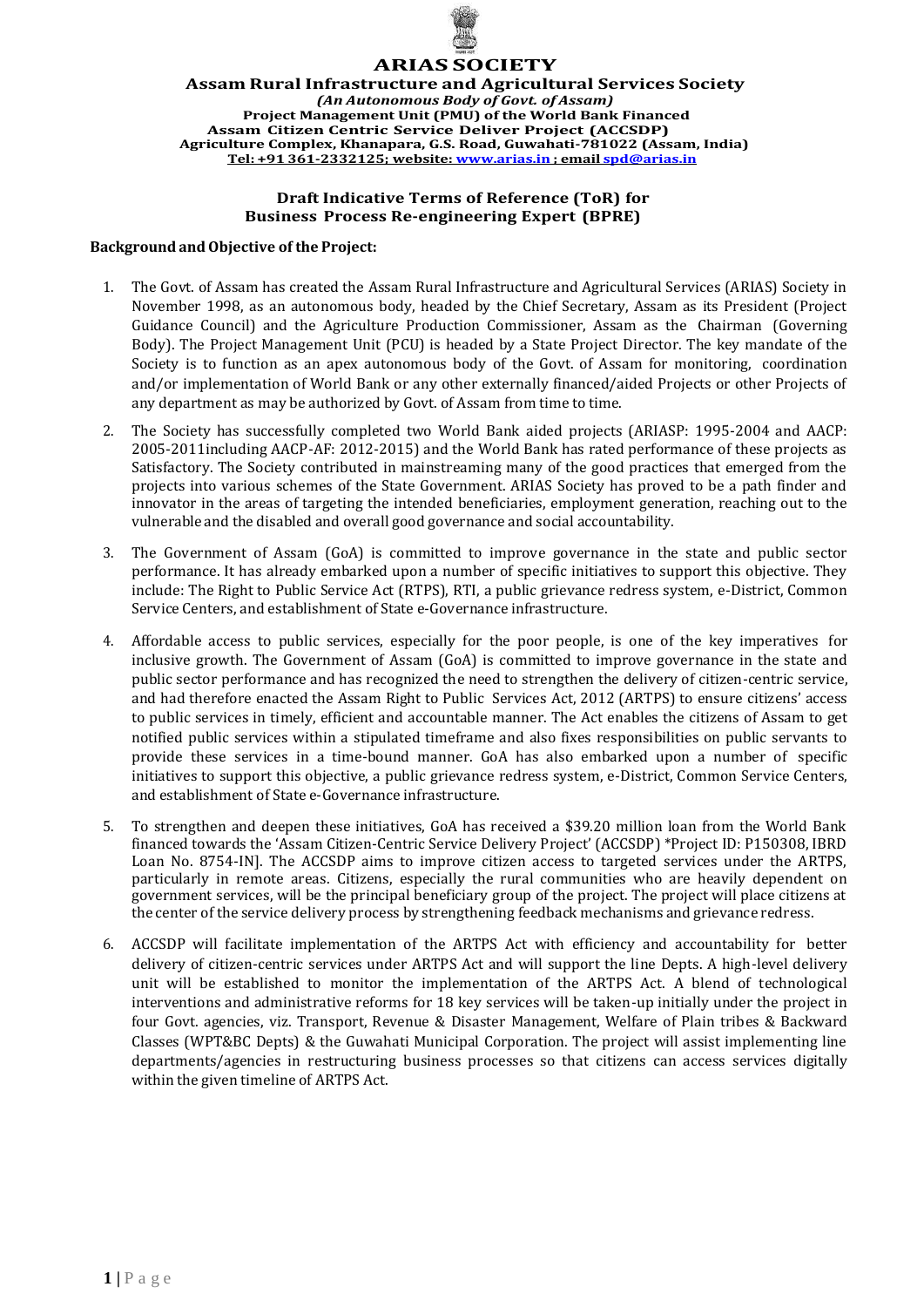- 7. The Project Development Objective is to improve access in the delivery of selected public services in Assam. ACCSDP also aims to strengthen institutional operations and improve citizen awareness and participation in order to expand access to services to benefit the rural poor. This inclusive approach will contribute to access improvements in four key ways: (i) by expanding the number of Right to Public Services Act (RTPS) services which are digitized and available on-line; (ii) by improving connectivity infrastructure especially in underserved areas to enhance citizen access to services; (iii) by engaging local populations in service delivery (through both participatory and digital approaches) so that targeted priority services for the rural communities are accessible; and (iv) by rationalizing and strengthening service delivery by front-line institutions. This project design is pivoted around four interrelated components: (i) strengthening RTPS implementation; (ii) improving service delivery processes in targeted departments; (iii) setting up Public Facilitation Centers (PFC) to receive requests for RTPS services and electronically deliver select services to the citizens closer to their homes; and (iv)promoting citizen engagement.
- 8. These key components of the project namely digitization of services, ICT infrastructure, citizen engagement, front-line delivery institutions, and change management would be managed through the Project Management Unit (PMU) under the ARIAS Society, led by a State Project Director (SPD) and would have *inter alia* the following staff/consultants:
	- Business Process Re-engineering and IT Specialist
	- ICT Infrastructure Specialist
	- Social Development and Communication Specialist
	- Monitoring and evaluation (M&E) Specialist
	- Citizen engagement and Change management
	- Procurement & Contract Management Specialist
	- Financial Management Specialist
	- PMU Support Staff
- 9. The PMU of the ACCSDP is seeking an interested and qualified professional for the position of **Business Process Re-engineering Expert** hereinafter referred as **'BPRE'** to be deployed in the any of the State Departments or Autonomous Councils (BTC, KAAC, NCHAC) to coordinate all digitization, business process engineering, and other activities related to electronic delivery of selected public services.

#### **Job Summary, KeyTasks and Responsibilities**

- 10. The **Business Process Re-engineering Expert** (**BPRE)** shall work under the **Senior Business Process Re-engineering & Information Technology Specialist** (*S***BRPS**) under the overa ll command of the State Project Director, ARIAS Society) and he/she will support ACCSDP's objective of improved citizen access to selected services notified under the RTPS Act by GoA, support the project in business process reengineering initiatives through the consultancy firm engaged/to be engaged under the ACCSDP.
- 11. He/she will closely work with either of the State Departments or Autonomous Councils (BTC, KAAC, NCHAC) and also work with the other specialists hired under the ACCSDP project to ensure effective implementation of business process re-engineering related activities.
- 12. The **BPRE** will support the **SBRPS and the Department officials** in managing, monitoring and coordinating the implementation activities of the business process re-engineering recommendations including the activities from other streams like IEC, Social Safeguard. Detailed activities are listed below –
	- a) Business process re-engineering study for simplification of administrative processes for service delivery included under RTPS, conducting diagnostics study and recommending suitable record management system
	- b) Assist in implementing the Functional Requirement Specification (FRS) for RTPS portal provided by the BPR conducting agency (PWC) and electronic delivery of each targeted services (e.g. linkages to RTPS portal, departmental workflows, feedback system and grievance redressal)
	- c) Development, implementation and maintaining RTPS Integrated Portal for GOA including development of System Requirement Specification (SRS) on the basis of approved FRS,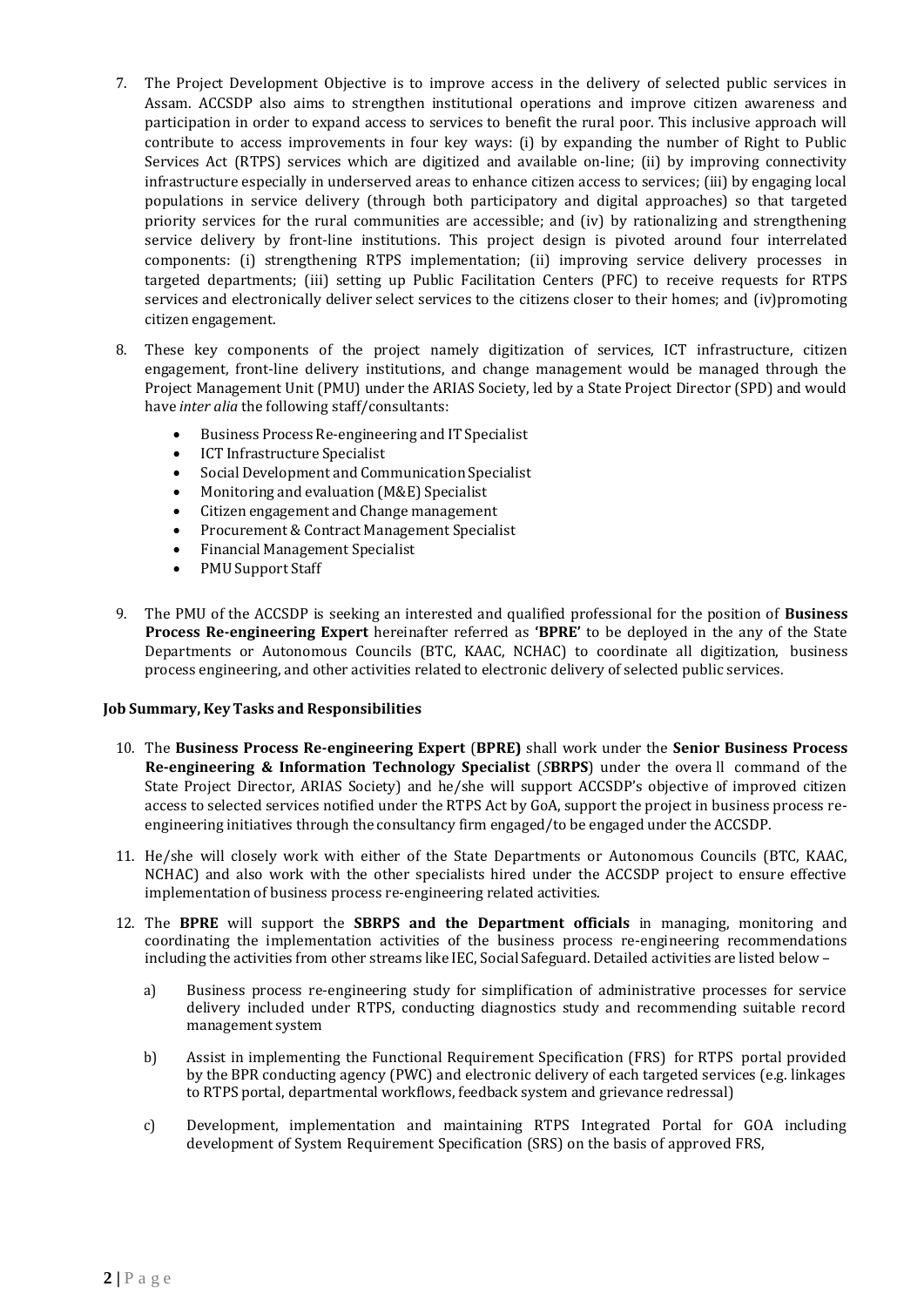development of Portal to receive and process citizens' RTPS and other electronic service requests on-line; and serve as gateway for citizens' online access to e-enabled targeted service, FAQs, Grievance Redressal system etc.

- d) Centrally monitor RTPS and other electronic service in the State through automated tracking of individual service requests and appeals, executing process simplification and digitization of targeted services under the project, ensure horizontal linkages of modules among GoA departments, and offices within a department for back-end processing, creating repository and digitization of legacy data and maintaining & monitoring performance of RTPS portal and its services.
- 13. As per Electronic Service Delivery (ESD) plan the **BPRE** will also develop the detailed TORs for specific assignments in association with the Procurement Unit of the PMU to services/consultancies needed for electronic delivery of services; and manage & monitor selected agencies/consultants engaged for ESD related activities.
- 14. In consultation with other PMU colleague the **BPRE** will ensure alignment of ESD related activities with the objectives of ACCSDP; ensure quality and timeliness in delivery of services procured; and necessary upkeep and continual updating of systems set-up. The **BPRE** will support SPD and the SBPRS with ESD specific inputs on planning, management, capacity building, and institutional mechanisms for intermediate and long-term success of citizen-centric public service delivery.
- 15. **BPRE** may also be required to function as the concerned Departments point of contact for RTPS request tracking and monitoring. Moreover, **BPRE** are also expected to support and co-ordinate project related activities for the concerned Departments/Councils.
- 16. Other responsibilities: In consultation with the Senior BPR&IT Specialist, the **BPRE** will
	- a) Provide overall support in Business process re-engineering for the concerned Department
	- b) Provide overall support in ESD related assessment, planning, procurement and budgeting exercises
	- c) Support and coordinate the Senior BPR&IT Specialist in monitoring the activities of some of the key consultancy firms to be engaged under the project as cited above
	- d) Lead design and implementation of ESD related capacity building activities
	- e) Monitor progress of ESD activities through well-defined indicators embedded in the monitoring framework under the overall principle of results-based management
	- f) Provide necessary inputs for intimating the senior management
	- g) Promote citizen-centric approaches to service delivery
	- h) E-readiness for digitization of the selected public service
	- i) Design of systems and network implementation to achieve optimal performance and scalability
	- j) Risk reducing strategy for solution suggested and implemented by the System Integrators from time to time.
	- k) Lead dialogues on ESD with partners in the government and those representing citizens including civil society institutions
	- l) As required, represent the project at internal and external forums on issues of digitizing public services
	- m) Document regularly all ESD/BPR related work accomplished
	- n) Ensure timely and high-quality reporting (technical and financial) to senior management of ACCSDP and the clients against the project monitoring framework
	- o) Ensure compliance to PMU's requirements of reporting financial and otherwise
	- p) Provide clarifications to partners on ESD/BPR related project issues as and when needed
	- q) Liason or coordinate with departments for all activities related to service delivery.
	- r) Liason with the department officials, technical agencies to implement the BPR recommendations with respect to technical changes
	- s) Work along with the department officials to implement the Administrative, Legal and Process changes.
	- a) Any other responsibilities as and when assigned by the PMU, ARIAS Society.

16. The **BPRE** will have to attend the Department/Council offices on all working days from 10 AM to 5 PM unless he is on official tour as approved by SPD. He may alsobe required to attend office on holidays as and when so desired by SPD or the Department officials for disposal of urgent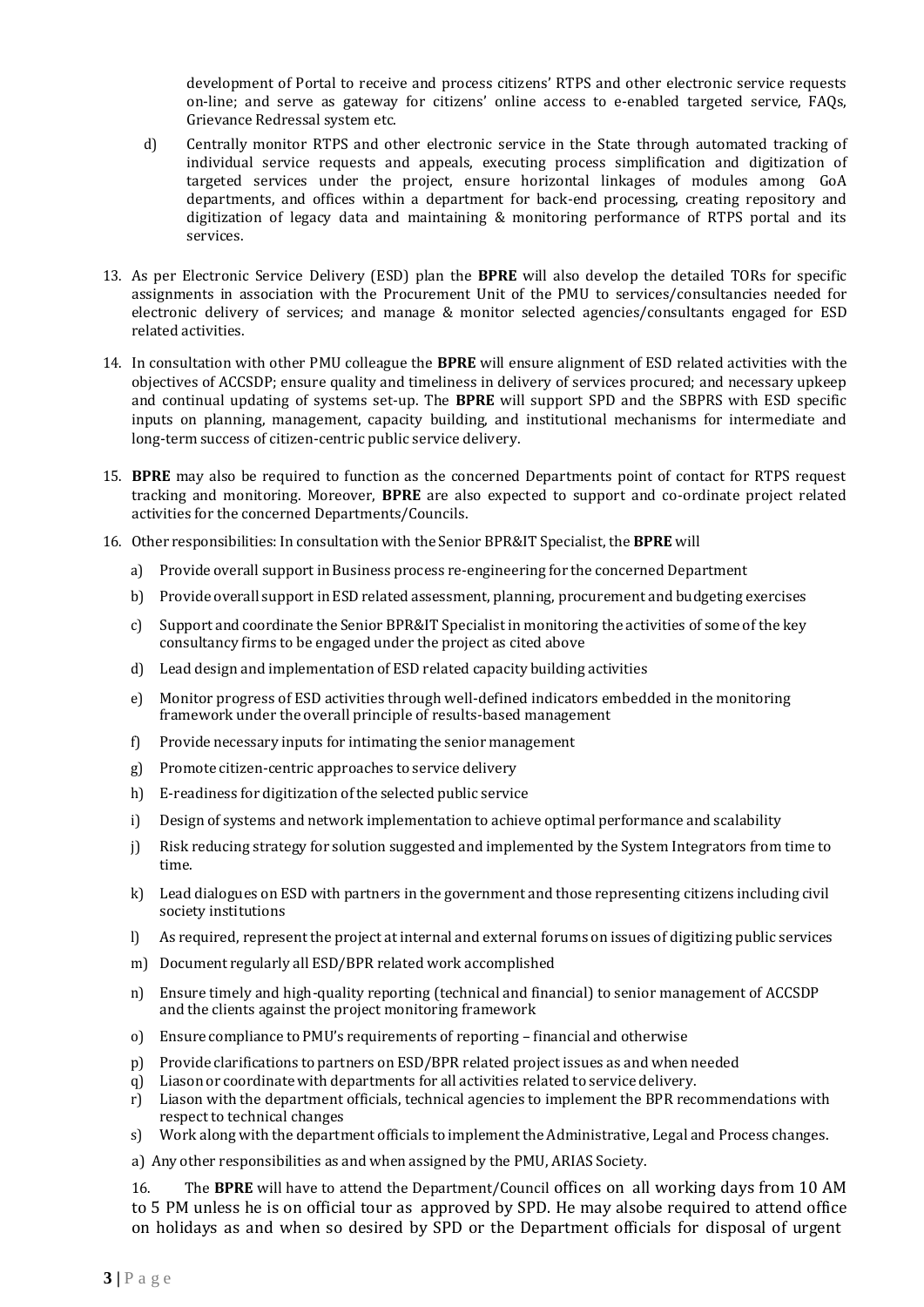matters. However, no separate remuneration will be paid for attending office on holidays.

## **17. Duration of Assignment**

- a) The contract period with **BPRE** is intended for entire duration of the project and coterminous with the project period of ACCSDP. However, continuity of the **BPRE** beyond six (6) months from the date of signing the agreement will depend upon his performance. The decision of the SPD will be final and binding in this regard.
- b) The contract with **BPRE** may be terminated by either side at any point of time during the contractual period by serving a 30 days' notice without assigning any reason and without thereby incurring any liability to the Govt. of Assam/ PMU/ ARIAS Society. The assignment is purely contractual in nature and will not, under any circumstance, be extended beyond the ACCSDP's closing date. The ARIAS Society or the Government of Assam will not undertake any responsibility for subsequent deployment of the consultant.
- c) The **BPRE** shall not assign or sub-contract, in whole or in part, his obligations to perform under this Contract, except with the SPD's prior written consent. The **BPRE** will have to serve the ARIAS Society on full time basis under overall command of State Project Director, ARIAS Society and provide services from the either of the Department offices /Council offices. The resignation/termination shall be as per HR Policy of the ARIAS Society.
- d) The **BPRE** will be required to undertake field-visits and tours as per the project requirements, with prior approval of the SPD.

#### 18. **EssentialQualifications& Experience**

- a) B. Tech/ BE in Electronics/Computer Science/IT/Information Systems or related subject/MCA/MSc IT from any recognized university. At least 7 years of experience in managing electronic service delivery initiatives in public/reputed private sector agency(ies) at managerial position. In case, sufficient candidates with 7 years of experience in the field cited above are not available, the interview panel may allow candidates having 5 years of experience to appear before the interview panel.
- b) High level of Computer Skills, including proficiency in Internet based applications, MS Word, MS Excel and MS Power Point etc.
- c) Demonstrated knowledge and experience in managing business process re-engineering initiatives (Candidates having experience in citizen-centric BPR or experience in digitizing public sector projects may be preferred; experience in managing digitization aspects of state or national level e-governance projects will be a definite advantage)
- d) Demonstrated good understanding of e-Government strategy and applications, IT enabled Business Process Re-engineering projects, and experience of design of e-Government and portal architecture;
- e) Must possess initiative and the ability to work independently as well as team;
- f) Good communication and report writing skills are necessary
- g) Good command over English language, written and spoken;
- 19. **Age**: The candidate shall not be of more than **45** years of age as on **1st January 2022**. However, in case ofexceptionally talented candidate having wide relevant experience this requirement may be relaxed.

#### **20.** Remuneration and payment terms:

- a) Depending on the qualifications, experience, competency, and also the remuneration/ CTC of the last assignment, the consolidated fixed annual Cost to project (CTP) of the **BPRE** will be determined and mutually agreed with the successful candidate, which would be in the range between **Rs.6.60 lakhs** to **Rs.10.80 lakhs** per year. The agreed annual CTP shall be inclusive of remuneration, performancelinked-incentive, communication allowance, health/service-related allowance, all taxes, cost of accommodation and food, conveyance to attend the respective place of posting, etc. However, if sufficient candidates with 7 years of experience are not available, the interview panel may allow candidates having atleast 5 years of experience to appear before the interview panel and incase found suitable, the candidate(s) will be selected at a mutually agreed lesser CTP.
- b) The remuneration will be given in equal monthly installments and the performance-linked-incentive will be given on quarterly basis based on the performance and achievement against the mutually agreed deliverables by the **BPRE**. Taxes as applicable shall be dealt with as per applicable laws. The remuneration may be enhanced on an Annual Basis, based on the HR Policy of the ARIAS Society.